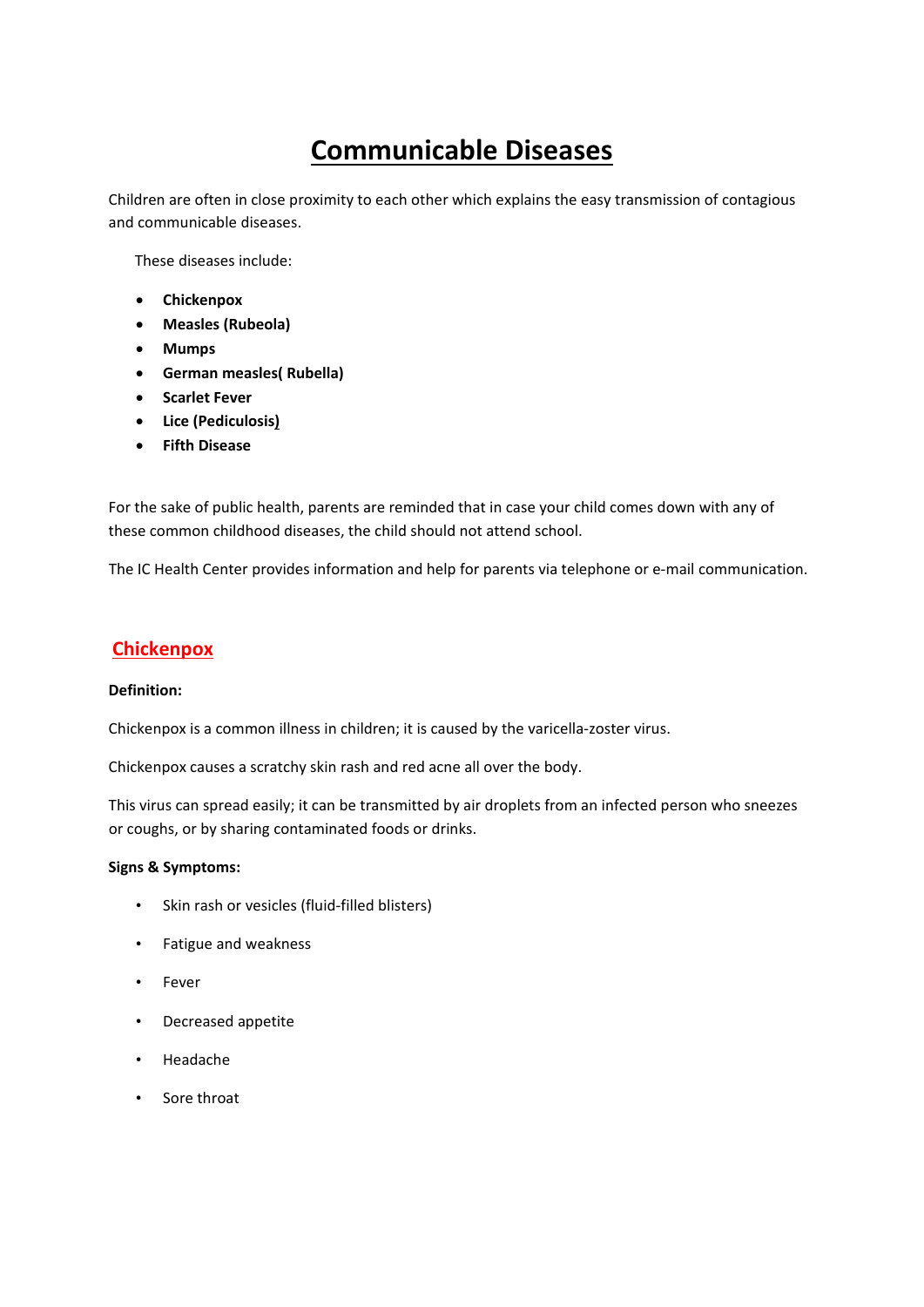## **Disease transmission:**

- After you have been exposed to someone who has the chickenpox virus, the symptoms need 15 to 16 days to appear (the incubation period).
- Chickenpox takes 1 to 2 days to go through all its stages. New red spots will be seen every day for up to one week.
- The virus can be spread before any symptoms appear.
- The child is infectious and can spread the disease to others from 2 to 3 days before the rash appears until all eruptions have scabbed over.
- If a person has never had the disease in childhood or never taken the chickenpox vaccine, then he/she will be at risk of getting the virus at any age.

## **Treatment:**

- Hygiene measures are very important in the treatment of chickenpox.
- Bath frequently with soap and water.
- Change clothes and linen on a daily basis.
- Apply medication prescribed by doctor like calamine lotion to reduce itching.
- A Child with chickenpox should remain home until all eruptions have scabbed over or until the physician validates it.

# **Measles**

# **Definition:**

Measles is respiratory system infection caused by Morbillivirus and is also known as Rubeola disease.

#### **Signs & Symptoms:**

- High Fever
- Runny nose
- Cough
- Eye redness
- Skin rash and eruption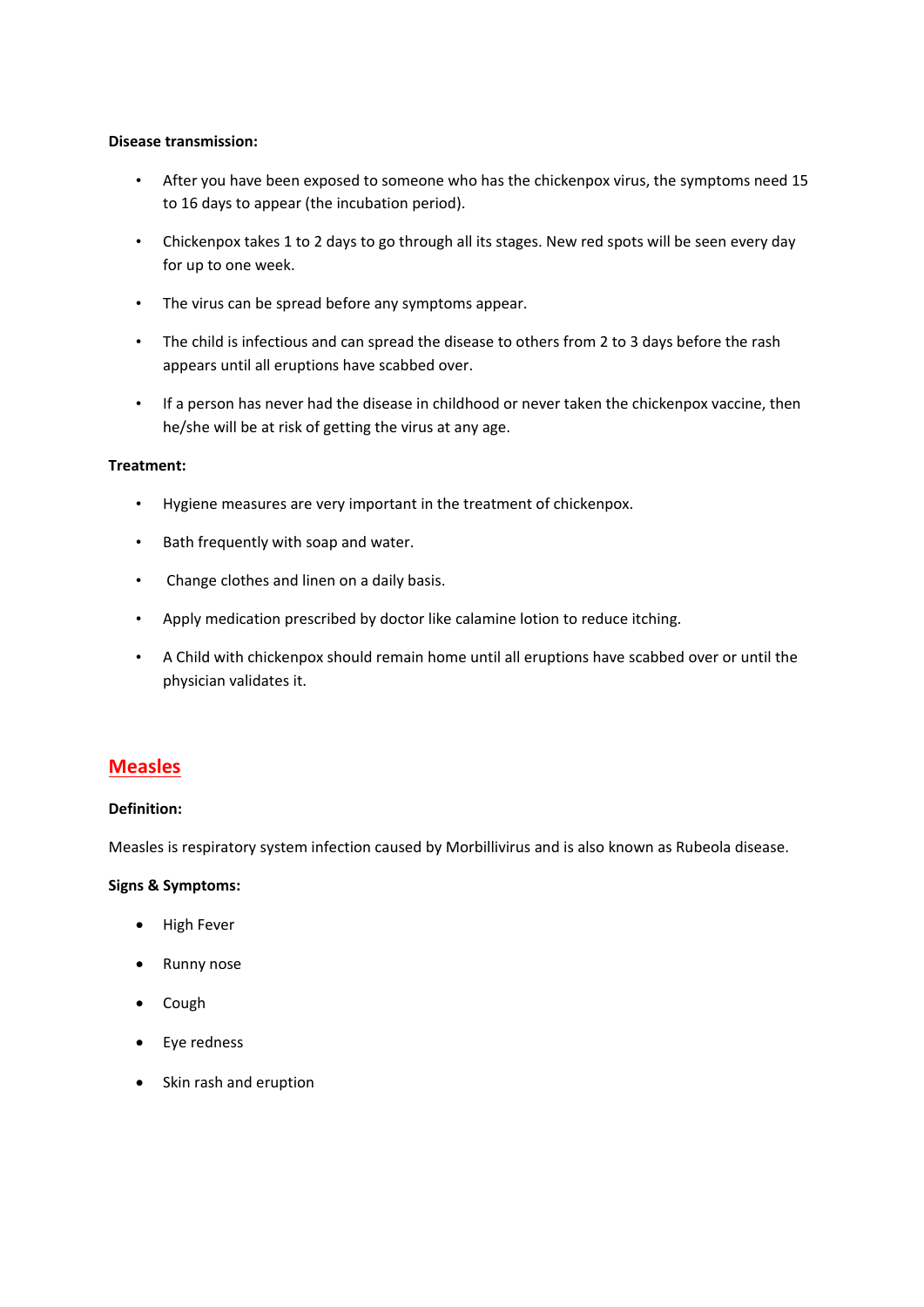## **Disease transmission:**

- Measles is transmitted via respiration and is extremely infectious for people lacking immunity or in close contact with the infected individual.
- The incubation period of measles infection is about 14 days.

## **Treatment:**

- Rest, analgesics and good hydration helps a lot in the treatment of measles.
- Contact us immediately if you need help or a doctor's advice.

# **Mumps**

#### **Definition:**

Mumps is a virus that enters the body via the respiratory system

Symptoms begin when the virus develops and reaches the brain to the glands regularly the salivary ones and to many other parts of the body

#### **Signs &Symptoms:**

- Fatigue
- Pain and swelling of the salivary glands
- Swelling of the cheeks
- Fever
- Headache
- Earache, sore throat
- Pain when opening the mouth (eating, chewing or drinking)
- Loss of appetite
- Vomiting

#### **Disease transmission:**

- The virus can be transmitted 1 to 2 days before symptoms appear and 5 to 10 days after that.
- The incubation period is 15 to 17 days until the first symptoms of the mumps virus appears; however the person is considered having the infection.
- The virus is spread by airborne droplets.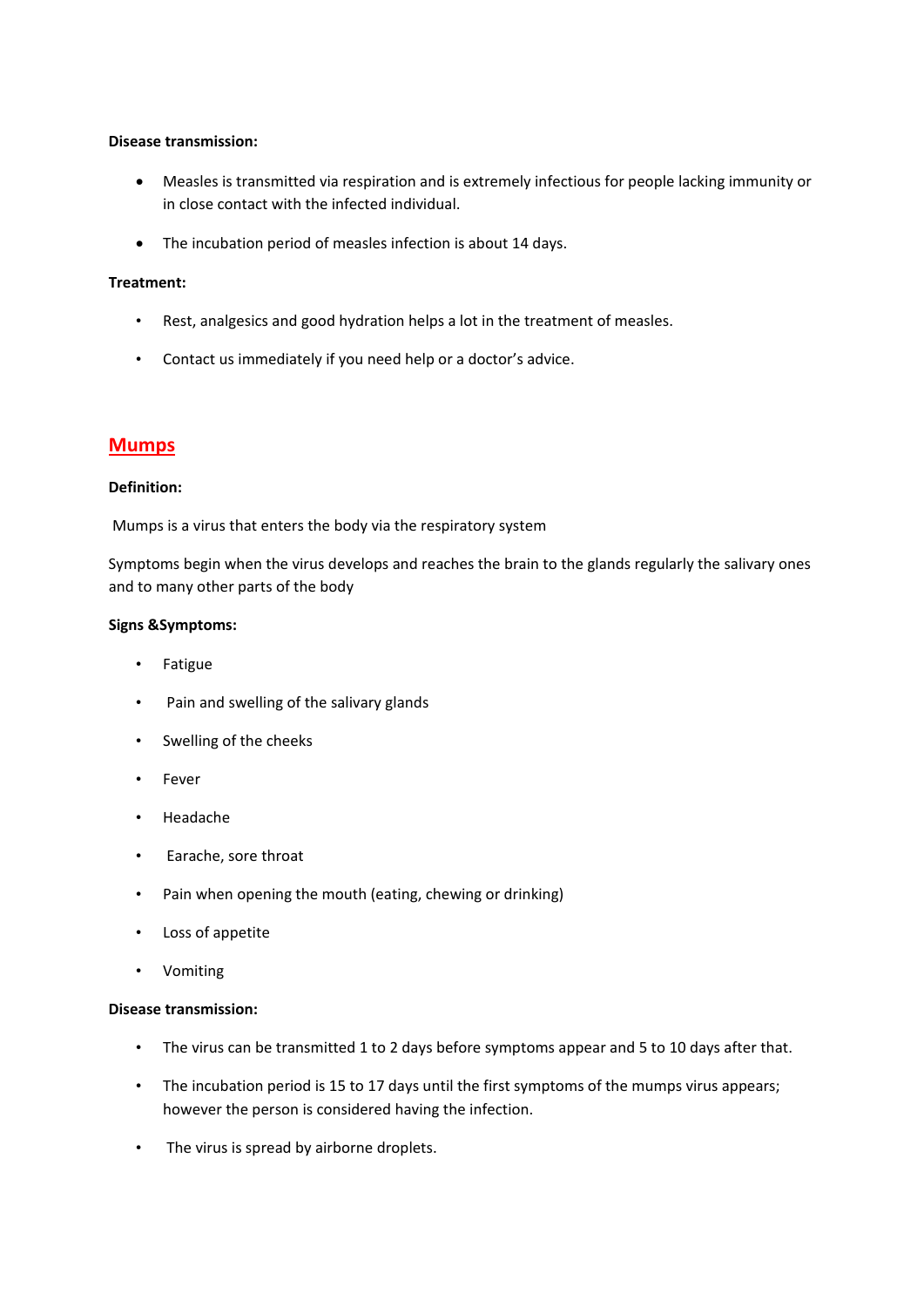#### **Treatment:**

- Bed rest, analgesics and good hydration helps a lot.
- Contact us immediately if you need help or a doctor's advice.

# **Rubella**

#### **Definition:**

Rubella is a contagious infection that mainly involves the skin and lymph nodes.

Rubella is known also as German measles.

# **Disease transmission:**

Rubella is transmitted through air droplets from the cough or sneezes of an infected person

#### **Signs & Symptoms:**

- Mild fever
- Soft lymph nodes, mainly behind the neck and at the back of the ears
- Face and neck rash that spreads quickly to the abdomen, back and extremities. It lasts for about 4 to 5 days.
- Runny nose
- Swollen lymph nodes
- Pain and swelling in the extremities
- Headache
- Decreased appetite
- Conjunctivitis

#### **Disease transmission:**

- Rubella transmission occurs through coughing or sneezing.
- The incubation period is the time between Rubella transmission and the start of symptoms. It lasts between 14 and 21 days.

# **Treatment:**

Treatment generally consists of rest, fluids, and relief of the symptoms.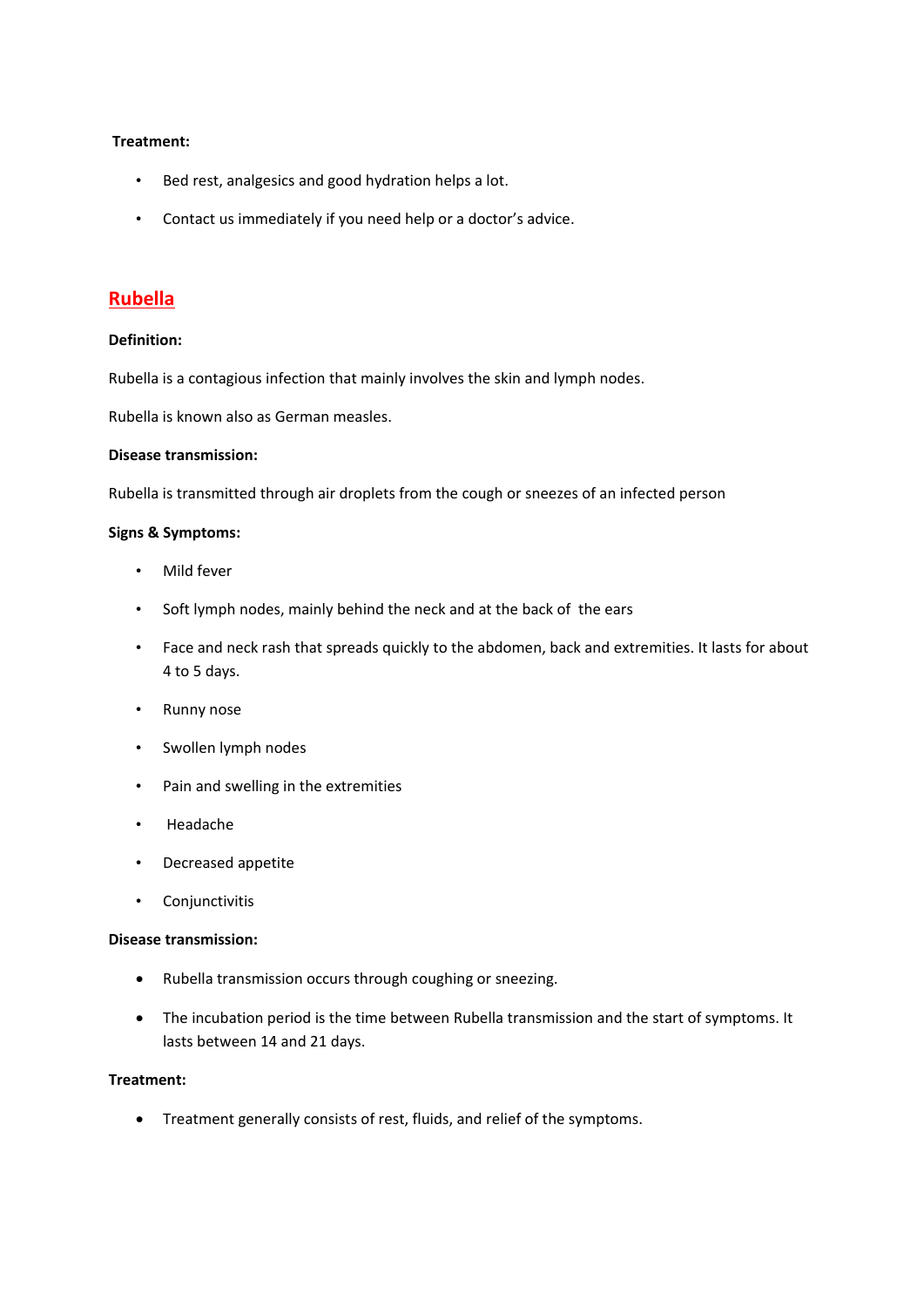**All parents are urged to vaccinate their children with MMR vaccine or Rubella vaccine.**

# **LICE (Pediculosis)**

# **Definition:**

Lice are scrounging pests that can live in the hair or on the body.

# **Types:**

There are three types:

- Pediculus humanus corporis (body louse, clothes louse)
- Pediculus humanus capitis (head louse)
- Pthirus pubis ("crab" louse, pubic louse)

#### **Signs &Symptoms:**

• Scratching of the affected area.

## **Disease transmission:**

- Head lice move slowly on the head and neck and fix their eggs in the hair.
- Lice cannot jump or fly, they move by crawling.
- Head lice are transmitted through close contact or sharing the comb, brush or other hair items of an infected person.
- The transmission of human lice is not related to pets (dogs or cats).

# **Treatment:**

- There is Medication head lice treatment; it's a shampoo.
- Parents are asked to examine their child's head, especially behind the ears and at the neck.
- If lice are found, all house members should be examined for nits and lice.
- Persons with live (crawling) lice or nits of the scalp should be treated.
- To eliminate head lice, it is very important that all treatment instructions and steps are carefully followed and completed.
- Apply lice medicine or shampoo, also called pediculicide according to the instructions written on the medication pamphlet. People with long hair it may need two bottles.
- Check towels, hats, pillows and coats for any lice.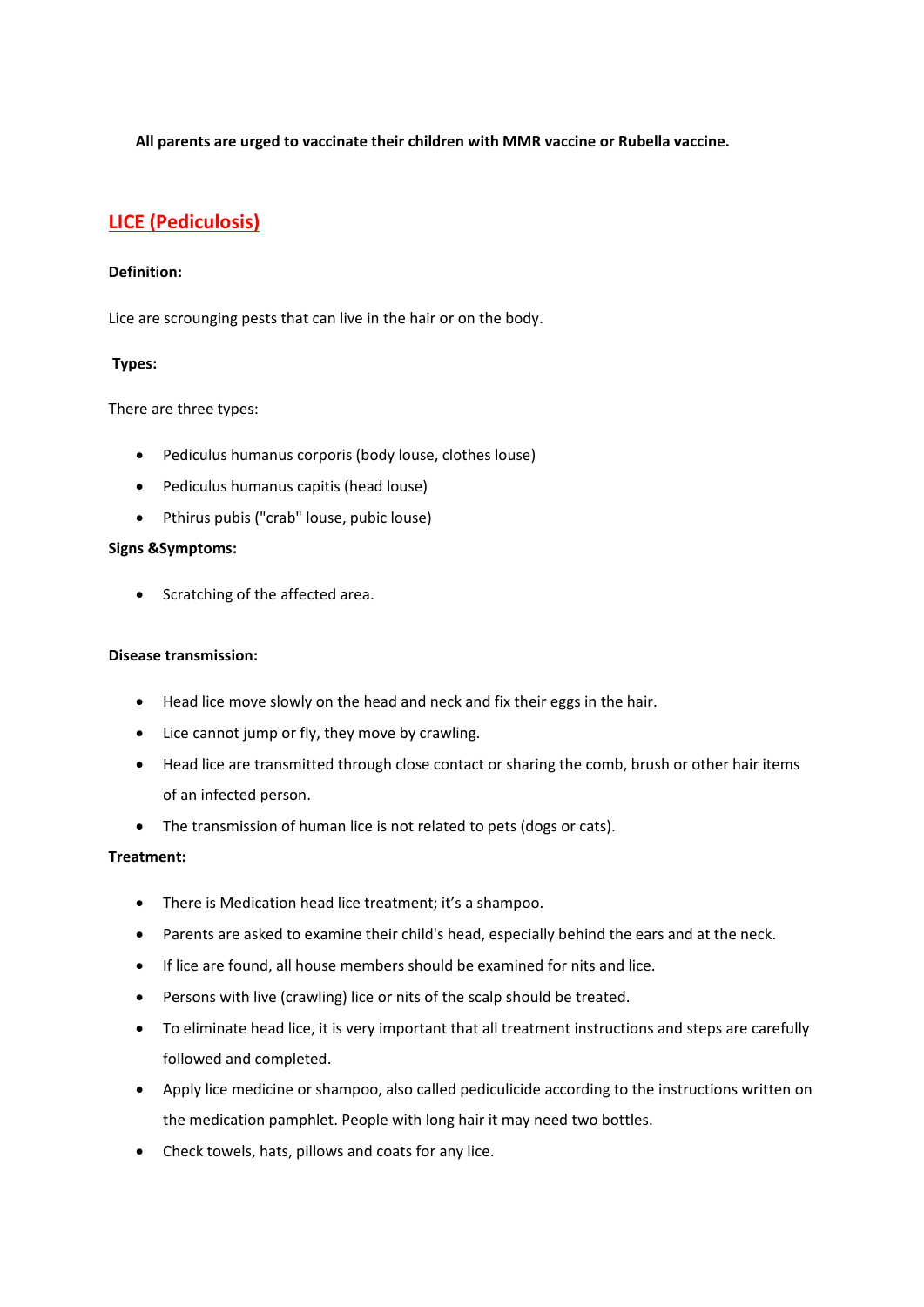- Clean bedding, clothing, carpeting and mattresses because lice may survive for up to 48 hours off the human body; However Nits can survive up to 10 days.
- Parents should notify the nurse at their child's school so that the classroom and any sibling's classrooms can be checked and steps can be made to prevent further spread.

# **Whopping Cough or (Pertussis)**

# **Definition:**

Whooping cough is an extremely contagious respiratory disease. It is also called Pertussis and is caused by the bacterium *Bordetella pertussis.*

Pertussis can be a deadly illness for babies younger than 1 year; it influences mostly young children.

# **Signs & Symptoms:**

Violent cough which often makes breathing difficult.

# **Preventive measures:**

- The best way to protect against pertussis is immunization.
- The vaccine is called DTaP (combination of vaccine that prevents three diseases: diphtheria, tetanus and pertussis) and is accessible for children and adults.
- The pertussis booster vaccine for adolescents and adults is Tdap.
- Children need five DTaP vaccines: The first three doses are given at 2, 4, and 6 months. The fourth one is given between 15 and 18 months, and the last one is given at 4–6 years.
- Prevention is essential. Parents are urged to protect their children by keeping them away from anyone who has cough or cold symptoms.

# **Fifth Disease**

# **Definition:**

- It is a rash like disease in children and is caused by human parvovirus B19.
- Parvovirus B19 can be in the respiratory secretions such as saliva or nasal mucus of contaminated persons who appear to have a normal cold, but in fact, they have the infection.

# **Signs & Symptoms:**

- Cheek rash and inflammation
- Eruptions on the face , chest and extremities
- Itching reaction
- Mild fever